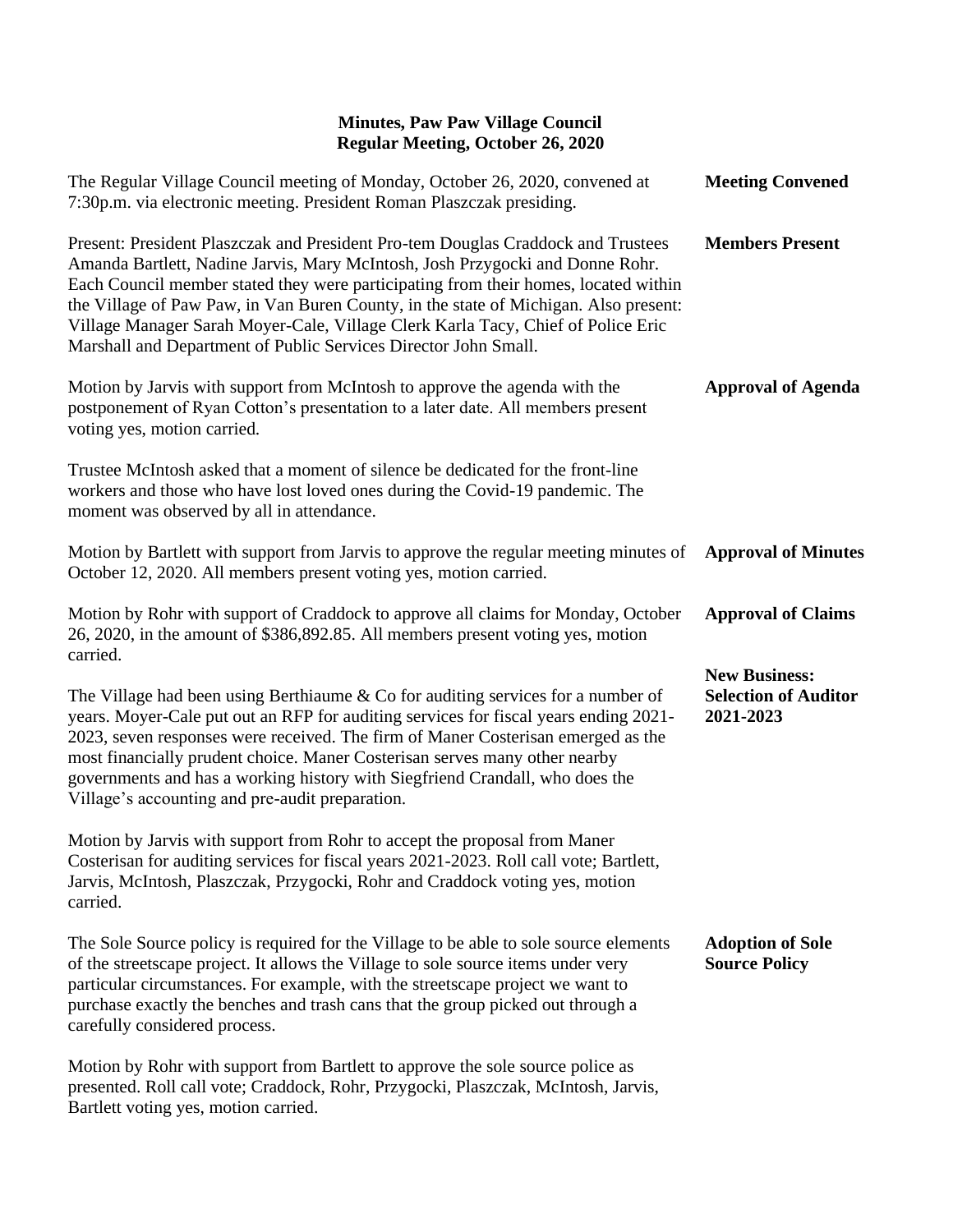## **Minutes, Paw Paw Village Council Regular Meeting, October 26, 2020**

**Council Meeting Agenda Structure**

**Committee Meetings** 

**Finance and Admin**

**and Reports**

Council currently meets at 7:30pm for their meetings with the agenda divided between new business and old business, regardless of which are action items or nonaction items. One of two committees meet at 6:30pm prior to the council meeting. Moyer-Cale reported some concerns have been voiced over the years including: members who are not on a particular committee feeling left out of the loop, loss of momentum due to time lapses between committee discussion and council action and a desire for more consistent communications to the council as a whole. Moyer-Cale noted a possible solution would be to remove council committees and set up a time on the regular agenda for non-action/workshop items. This would reduce the overall meeting time, allow the council to take action more promptly and improve consistent communication with the council.

Motion by Rohr with support of Craddock to remove council committees and change the meeting start time from 7:30pm to 7:00pm. All members present voting yes, motion carried.

Rohr reported the Finance and Admin Committee met to discuss the Village's financial overview, drafting a donation policy, possible implementation of an Employee Assistance Program, the capital improvement plan and a water/sewer study.

| No Report.                                                                                                                                                                                          | <b>Public Services</b>                   |
|-----------------------------------------------------------------------------------------------------------------------------------------------------------------------------------------------------|------------------------------------------|
| No Report.                                                                                                                                                                                          | <b>Parks and Rec</b>                     |
| Plaszczak reported that the DDA will be funding a second Biz Bucks campaign before<br>Christmas.                                                                                                    | <b>DDA</b>                               |
| Plaszczak reported the Economic and Residential Opportunity Committee's first<br>meeting went very well. The main purpose of the committee is developing ways to<br>improve residential properties. | <b>Economic Develop</b>                  |
| No Report.                                                                                                                                                                                          | <b>Farmers Market</b>                    |
| No Report.                                                                                                                                                                                          | <b>Fire Board</b>                        |
| No Report.                                                                                                                                                                                          | <b>Historical Committee</b>              |
| No Report.                                                                                                                                                                                          | <b>Housing Commission</b>                |
| No Report.                                                                                                                                                                                          | <b>Maple Lake</b><br><b>Preservation</b> |
| No Report.                                                                                                                                                                                          | <b>Planning Commission</b>               |
| No Report.                                                                                                                                                                                          | <b>Wellhead Protection</b>               |
| No Report.                                                                                                                                                                                          | <b>Wine &amp; Harvest</b>                |
|                                                                                                                                                                                                     |                                          |